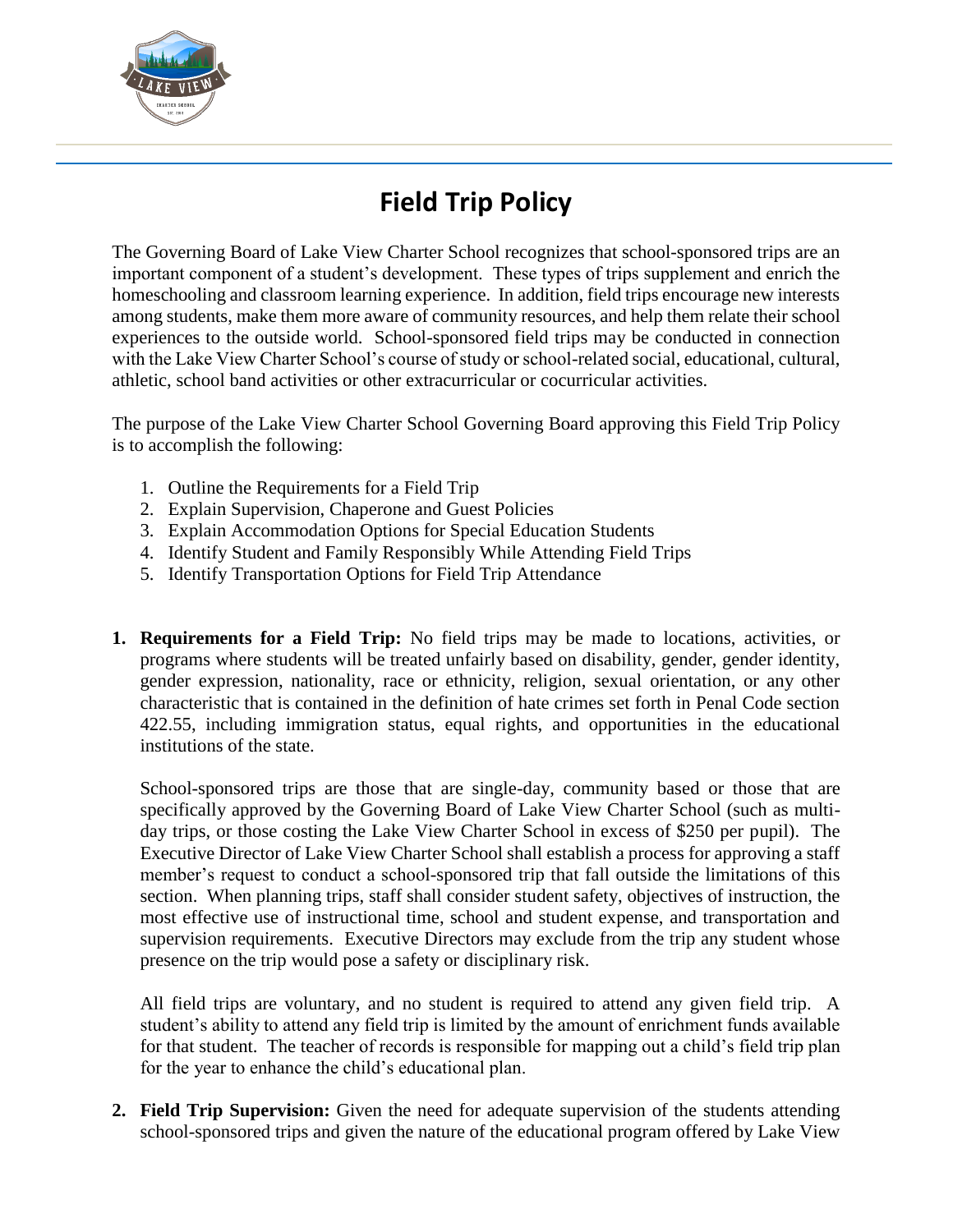Charter School, if applicable, Lake View Charter School will pay for the costs of admission for one chaperone for each four (4) children in a family and enrolled in Lake View Charter School. If applicable, Lake View Charter School will pay for the costs of admission for an additional chaperone for additional children in a family and enrolled in Lake View Charter School in excess of four (up to eight). Children in a family means children living, part- or fulltime, with a parent/guardian, irrespective of adoptive status or marital status of the parents/guardians. The funds used to pay for the chaperone as allowed in this paragraph shall be instructional funds available to each family.

Families are limited to one school-sponsored overnight field trip per year with admission paid for one chaperone using enrichment funds. Lake View Charter School will not provide the cost of admission for any chaperones for vendor trips and independent enrichment trips.

It is the responsibility of parents/guardians to ensure proper supervision over their children enrolled in Lake View Charter School at all times during a school-sponsored trip. Chaperones may take their own non-enrolled children (two years and older) as guests on appropriate school-sponsored trips, provided they assume full responsibility for their behavior and, with approval of the Executive Director.

The organizing teacher shall use a field trip attendance form to track attendance, emergency contact information, and identify any authorized adults to pick-up students afterhours, if applicable. Organizing teachers shall always have an emergency contact phone number for the Executive Director. If a serious discipline incident occurs during a field trip, the organizing teacher shall notify the Executive Director immediately. No student shall be sent home or separated from the school group without prior approval of the organizing teacher.

- **3. Accommodations:** If a family requires special accommodation due to a child's special education needs identified in the child's Individual Education Plan (IEP) or Section 504 plan, the family may request accommodation from the Executive Director.
- **4. Student and Family Responsibilities:** All persons making the field trip or excursion shall be deemed to have waived all claims against the Lake View Charter School or the State of California for injury, accident, illness or death occurring during or by reason of the field trip or excursion. All adults, parents and guardians taking any field trip or excursion shall sign a statement waiving all claims.

All students on a school-sponsored trip are under the jurisdiction of Lake View Charter School and shall be subject to school disciplinary rules and regulations.

Before a student can participate in a school-sponsored trip, the organizing teacher shall obtain parent/guardian permission for the trip. Whenever a trip involves water activities, the parent/guardian shall provide specific permission for his/her child to participate in the water activities.

**5. Transportation:** Parent(s)/guardian(s) are solely responsible for transporting their children to the location where the field trip starts. The organizing teacher will provide the location for the field trip, and the time to meet, to the parent(s)/guardian(s) once the field trip has been confirmed.

The organizing teacher shall use a field trip attendance form to track attendance, emergency contact information, and identify any authorized adults to pick-up students afterhours, if applicable. Organizing teachers shall always have an emergency contact phone number for